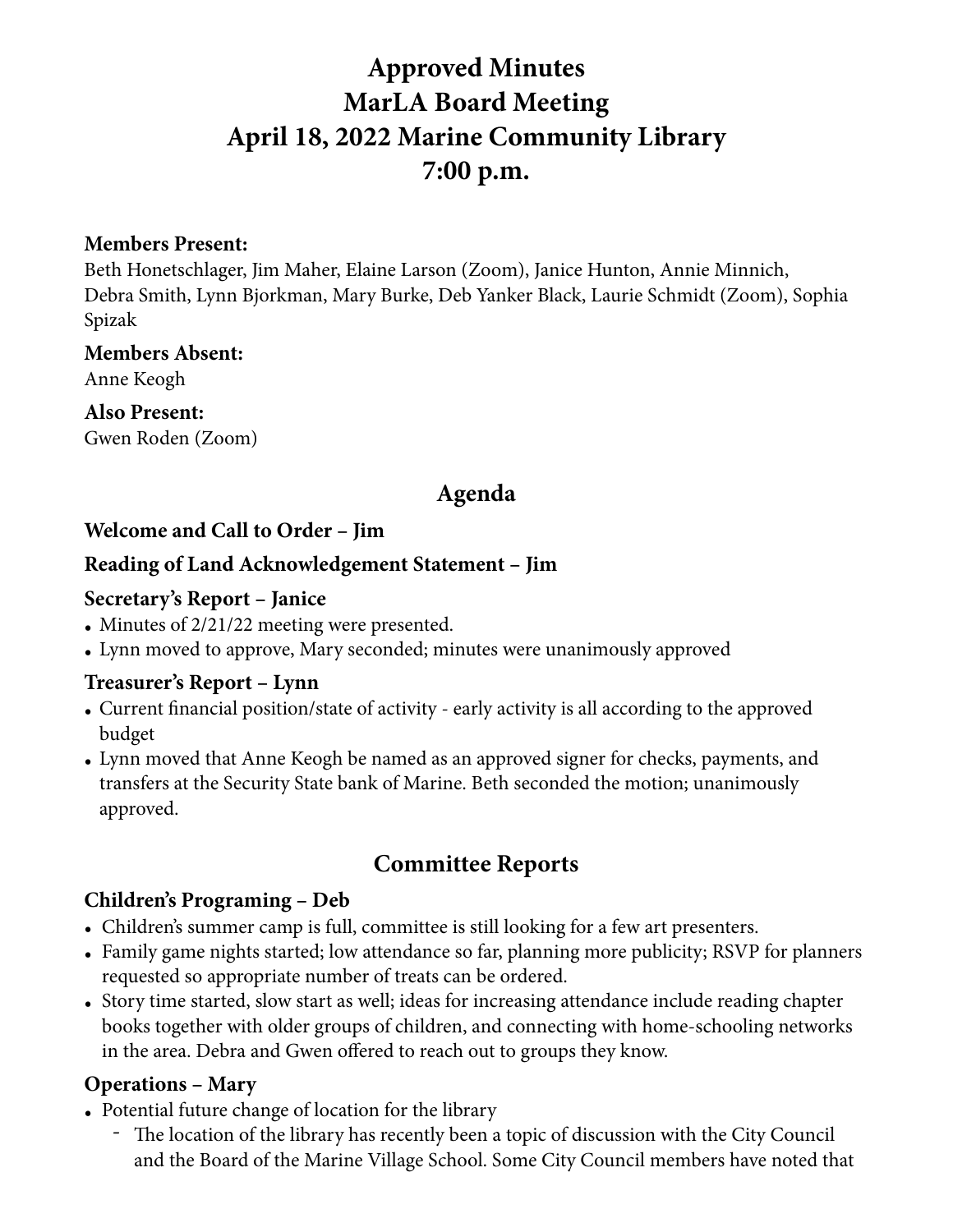with needed updates to the Village Hall, they do not see the needs of the city and the needs of the library as compatible long-term. Possible solutions provided by the City Council and the School Board include moving the library to the school property. The time-line for decisions regarding the Village Hall are in the 2-5 year range, and recent Council meetings have not included further discussions of the library.

- The library is concerned that discussions involving our future have not included representatives of the MarLA board or our liaison to the Council. We are further concerned that discussions to date do not show a full understanding of our non-profit, donation-based, 100% volunteer-run status.
- We request that any further substantive discussions of the future of Marine Community Library include representatives of the MarLA board and our City Council liaison.
- We also request that the City Council does a thorough needs-assessment for office space, meeting space, and updates for ADA compliance for bathrooms, before making any decisions regarding the location of the library in the Village Hall.
- Volunteer additions: we have trained in new volunteers to the librarian rotation, and have returned to our pre-pandemic staffing of two volunteers per shift. We were excited that nine people signed up at the volunteer fair. They have been contacted by committee members depending on their area of volunteer interest.
- Mary Burke is working with Celia Wirth to replace Frontier internet and telephone with a new service in the library. This change could potentially affect the Washington County systems at Marine, and we should communicate with them as the transfer is happening.

# **Adult Programming – Jim**

- On Thursday April 21, the Marine Community Library and ArtReach St. Croix will host Dr. Brenda Child, who will discuss the contemporary Jingle Dress tradition. This is part of the Big Read, and also aligns with our mission to create programing that actively reflects our our landacknowledgment statement.
- Ideas for adult programing beginning this fall are currently in the planning stages.

# **Collections – Beth**

• The collections committee will meet soon. In the meantime, new purchases are continuing, so current books are available. The website will be updated soon with the new additions to the collection.

# **Communications – Elaine**

- We have a new logo for our 10-year anniversary, designed by Sue Knapp, which will be used in signage in the library as well as media posts and other library-related materials.
- Members of the committee recently attended a workshop focusing on marketing for small libraries, and the committee will consider some of the ideas presented. The presenter liked other types of SWAG more than bookmarks. We did not necessarily agree!

# **Fundraising – Mary**

• A fundraising event featuring performer John Gorka, originally scheduled in 2020, has been rescheduled for April/May of 2023. Details will be forthcoming.

# **Strategic Plan – Laurie**

• The strategic planning committee, Mary Burke, Juanita Ikuta, and Laurie Schmidt, announced a plan for updating and refreshing the original MarLA strategic plan.